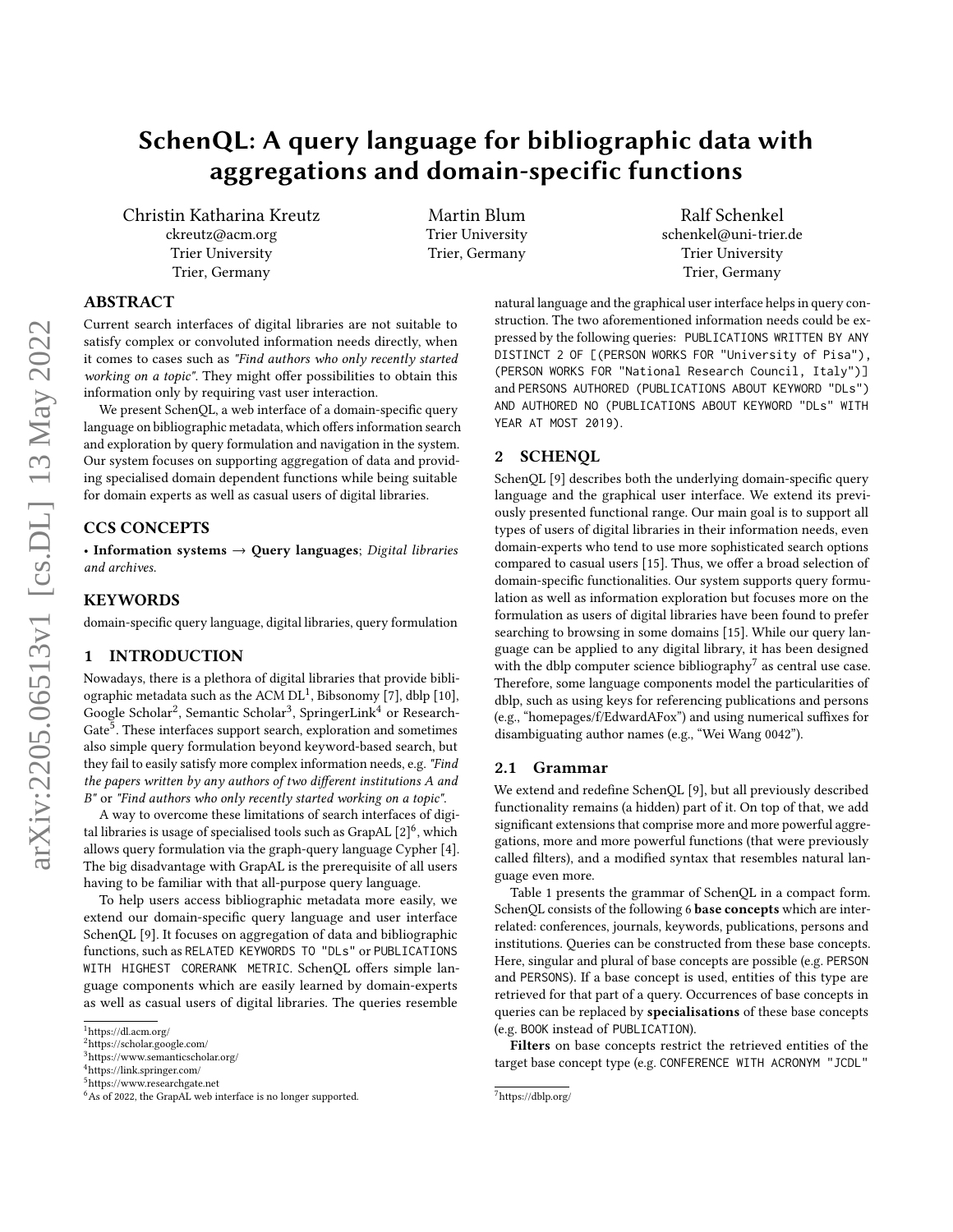#### Kreutz et al.

<span id="page-1-0"></span>

| left                                     | right                                                                                                                                                                                                                                                         | description                                |
|------------------------------------------|---------------------------------------------------------------------------------------------------------------------------------------------------------------------------------------------------------------------------------------------------------------|--------------------------------------------|
| query                                    | C J K PU PE I F                                                                                                                                                                                                                                               | query start                                |
| $\overline{c}$                           | $limit?$ CONFERENCE $C_F$ ?                                                                                                                                                                                                                                   | conference anchor                          |
| $c_L$                                    | dblpKey acronym                                                                                                                                                                                                                                               | conference literals                        |
| $C_F$                                    | (CA WITH DBLPKEY dblpKey NAMED ~? name ABOUT KEYWORD ((K) KL) WITH ACRONYM acronym WITH YEAR COMP year OF ((PU) PUL)) (WITH                                                                                                                                   | conference filters                         |
|                                          | ((~rank)? (((HIGHEST LOWEST) METRIC) (LONGEST SHORTEST) (name acronym)) METRIC COMP (h index core rank) (name acronym) LENGTH COMP                                                                                                                            |                                            |
|                                          | number)) (OPS $C_F$ )?                                                                                                                                                                                                                                        |                                            |
| $\overline{\frac{\text{J}}{\text{J}_L}}$ | $limit?$ <b>JOURNAL</b> $IF?$                                                                                                                                                                                                                                 | journal anchor                             |
|                                          | dblpKey acronym                                                                                                                                                                                                                                               | journal literals                           |
| $J_F$                                    | (LA WITH DBLPKEY dblpKey NAMED ~? name ABOUT KEYWORD ((K) KL) WITH YEAR COMP year WITH ACRONYM acronym WITH VOLUME volume OF                                                                                                                                  | iournal filters                            |
|                                          | ((PU) PU <sub>I</sub> )) (WITH ((~rank)? (((HIGHEST LOWEST) METRIC) (LONGEST SHORTEST) (name acronym))  METRIC COMP (h index core rank) (name acronym)                                                                                                        |                                            |
|                                          | LENGTH COMP number)) (OPS $\mathbf{I}_F$ )?                                                                                                                                                                                                                   |                                            |
| $\overline{\mathbf{K}}$                  | $(limit?$ KEYWORD $K_F$ ?)(RELATED<br><b>KEYWORDS</b><br><b>TO</b><br><b>KEYWORDS</b><br>$\sqrt{(\mathbf{K})}$<br>(N <sup>2</sup> )<br>$((PU) PU_I ))^?  K_I )  (~\sim$ rank)?<br>MOST FREQUENT<br>OF                                                         | keyword anchor                             |
|                                          | $((C) J  (PU)  (PE)   C_L   J_L   PU_L   PE_L))$                                                                                                                                                                                                              |                                            |
| $K_L$                                    | $keyword$ [ $keyword+$ ]                                                                                                                                                                                                                                      | keyword literals                           |
| ${\mathbf K}_F$<br>PU                    | OF $((C) (J) (PU) (PE) C_L J_L PU_L PE_L)$                                                                                                                                                                                                                    | keyword filters                            |
|                                          | $limit?$ ( $PU_O$ )( $\sim$ rank)? (MOST CITED)NEWEST (OLDEST) (( $PU$ )  $PU_I$ ))<br>(PUBLICATION BOOK ARTICLE PHDTHESIS MASTERTHESIS INPROCEEDING INCOLLECTION PROCEEDING) PUF?                                                                            | publication anchor                         |
| PUO<br>PU <sub>L</sub>                   | $dblpKey DOI \sim?$ title                                                                                                                                                                                                                                     | publication object<br>publication literals |
| PUF                                      | (PUA WITH DBLPKEY dblpKey WITH DOI doi WITH ISBN isbn TITLED ~? title ABOUT (KEYWORD ((K) KL)  TERMS search_terms)) WITH YEAR COMP                                                                                                                            | publication filters                        |
|                                          | year APPEARED IN $((C) C_L ()]J_L)(C$ ITED BY  REFERENCES $((PU) PU_L)(E$ DITED WRITTEN) BY $((PE) PE_L)(WRITTEN)$ BY ANY DISTINCT? number OF                                                                                                                 |                                            |
|                                          | $[((PE) PE_I)+[ PUBLISHED WITH ((I) I_I))] (WITH (((-rank)? (MOST LEAST)) (REFERENCES (TO ((PU) PU_I)))2) (CITATIONS (FROM ((PU) PU_I)))2)) (((-rank)?$                                                                                                       |                                            |
|                                          | ((HIGHEST  LOWEST) METRIC) (LONGEST SHORTEST) (title abstract)) (METRIC COMP (h_index core_rank)) ((title abstract) LENGTH COMP number) (COMP                                                                                                                 |                                            |
|                                          | number ((REFERENCES (TO ((PU) PU <sub>L</sub> ))?)  (CITATIONS (FROM ((PU) PU <sub>L</sub> ))?))))) (OPS PU <sub>F</sub> )?                                                                                                                                   |                                            |
| PE                                       | $limit?$ (PE <sub>O</sub> $ $ (COAUTHORS OF $($ (PE) $ PE_L$ $)$ )) $ $ ( $\sim$ rank)? MOST (PUBLISHING $($ (PE) $ PE_L$ $)$ IN $($ (C) $ C_L $ (J) $ I_L$ )) $ $ RESEARCHING $($ (PE) $ PE_L$ $)$ ABOUT $($ (K) $ K_L$ $)$ ))                               | person anchor                              |
| PE <sub>O</sub>                          | (PERSON AUTHOR EDITOR) $PE_F$ ?                                                                                                                                                                                                                               | person object                              |
| PE <sub>L</sub>                          | $dblpkey ORCID (- =)?$ name                                                                                                                                                                                                                                   | person literals                            |
| PEF                                      | (PEA WITH DBLPKEY dblpKey NAMED (~ =)? name WITH ORCID orcid AUTHORED (ONLY NO)? ((PU) PU <sub>L</sub> ) EDITED ((PU) PU <sub>L</sub> ) (CITED BY REFERENCES)                                                                                                 | person filters                             |
|                                          | $((PU)[PU_I])$ WORKS FOR $((I)[I_L)]$ PUBLISHED IN $((C)[C_L]([I])][WITH$ $(((\sim rank)?$ (MOST[LEAST) ((REFERENCES (TO $((PU)[PU_I])$ ?) (CITATIONS (FROM                                                                                                   |                                            |
|                                          | ((PU) PU <sub>L</sub> ))?))))(((~rank)? ((HIGHEST LOWEST) METRIC))((LONGEST SHORTEST) name)(((MOST LEAST) COAUTHORS (IN ((PU) PU <sub>L</sub> ))?)))((METRIC COMP                                                                                             |                                            |
|                                          | $(h\_index core\_rank )([COMP number COAUTHORS([IN((PU) PUL))) (name LENGTH COMP number)))(OPSPEF)$ ?                                                                                                                                                         |                                            |
| $\mathbf I$                              | $limit?$ ( $I_O$ )(( $\sim$ rank)? MOST RESEARCHING ((I)  $I_I$ ) ABOUT ((K)  $K_I$ )))                                                                                                                                                                       | institution anchor                         |
| $I_O$                                    | <b>INSTITUTION IF?</b>                                                                                                                                                                                                                                        | institution object                         |
| $\mathbf{I}_L$                           | $dblpkey \sim ?$ name                                                                                                                                                                                                                                         | institution literals                       |
| $I_F$                                    | (WITH DBLPKEY dblpKey NAMED ~? name WITH CITY city WITH COUNTRY country WITH MEMBERS ((PE) PEL)) (WITH (((~rank)? ((HIGHEST) LOWEST)                                                                                                                          | institution filters                        |
|                                          | METRIC) ((LONGEST SHORTEST) (name location))  (METRIC COMP (h_index core_rank)) ((name (location) LENGTH COMP number))) (OPS IF)?                                                                                                                             |                                            |
| F                                        | (COUNT (query)) (CORE RANKS FOR ((PE) PE <sub>L</sub> ) (IN ((C) (J) (PU) C <sub>L</sub>  J <sub>L</sub>  PU <sub>L</sub> ))?) (limit? ALTERNATIVE NAMES FOR ((C) (J) (I) (PE) C <sub>L</sub>  J <sub>L</sub>  L <sub>I</sub>  PE <sub>L</sub> ) (limit? MOST | general functions                          |
|                                          | FREQUENT attribute OF (query))(limit? [attribute+] OF (query)))                                                                                                                                                                                               |                                            |
| <b>METRIC</b>                            | (CORERANK METRIC) (H-AVG METRIC)                                                                                                                                                                                                                              | metric                                     |
| COMP                                     | (AT LEAST AT MOST MORE THAN LESS THAN)?                                                                                                                                                                                                                       | comparator                                 |
| <b>OPS</b>                               | <b>AND OR AND NOT OR NOT</b>                                                                                                                                                                                                                                  | operators                                  |

Table 1: SchenQL grammar. Bold terms represent starting points for new rules, orange terms represent fixed language components, italic terms are variables of the type they describe. Black brackets, pipe symbols, plus symbols and question marks are only used for readability of the grammar. Brackets indicate scopes which signs refer to. Pipes indicate a choice between language components. Plus symbols indicate a comma-separated list of the preceding component. Question marks indicate that the preceding language component is optional.

restricts the result to conferences with the specified acronym or ARTICLE WITH YEAR 2022 restricts the result to publications of type article which appeared in 2022). Filters start with a WITH to help resemble natural language if the respective function describes an attribute that entities of the base concept have. For example, a publication has a year (thus PUBLICATION WITH YEAR 2022), but a publication is about keywords (thus PUBLICATION ABOUT KEYWORD "dsql"). Some filters are aggregations such as ARTICLES WITH HIGHEST CORERANK METRIC or AUTHORS WITH LEAST COAUTHORS. When observing keywords or words, we offer full-text search for words over titles and abstract (e.g. PUBLICATIONS ABOUT TERMS "(digital:libraries)|dsql"), while keywords are a list of topics associated with the publication (e.g. PUBLICATIONS ABOUT KEY-WORDS ["digital libraries", "dsql"]).

Filters on base concepts can be concatenated with Boolean operators (e.g. CONFERENCE WITH ACRONYM "JCDL" OR WITH YEAR 2000 or INSTITUTIONS WITH COUNTRY "DE" AND NOT WITH CITY "Cologne"). An AND operator is implicitly assumed between multiple filters and can be dropped (e.g. ARTICLES WITH YEAR AT LEAST 2010 AND WITH YEAR AT MOST 2020 is equivalent to ARTICLES WITH YEAR AT LEAST 2010 WITH YEAR AT MOST 2020).

Literals can be utilised to identify single or multiple entities of a specific base type. They can be used in filters instead of the longer

formulation mentioning the base concept specifically (e.g. shortening PUBLICATIONS APPEARED IN (CONFERENCE WITH ACRONYM "JCDL") to PUBLICATIONS APPEARED IN "JCDL" by using the acronym literal).

To enable different types of searches based on string literals like author names, certain prefixes can be used: ∼ indicates a search, where all blank-separated specified query components need to be part of the name in any order (e.g. PERSONS NAMED ∼"wang wei" returns persons with names Wei-Bo Wang and Wang Wei Lee), while incorporation of = before person names indicates a required exact match of the name. If no prefix is used for search of person names, names with and without the numerical suffix are retrieved (e.g. PERSONS NAMED ="Wei Wang" returns the one person with the unique name Wei Wang but does not return Wei Wang 0042 while PERSONS NAMED "Wei Wang" returns both of them).

Restriction of the number of returned entities of queries can be achieved by either using LIMIT or ∼RANK in specific positions in the grammar (see Table [1\)](#page-1-0). The first variant specifies an upper limit for the number of results to return (e.g. 5 ARTICLES CITED BY "journals/interactions/Myers98"), the second variant observes ranks of resulting entities such that more than the specified amount of results can be returned if multiple occupy the same rank (e.g. CONFERENCES WITH ∼5 HIGHEST H-AVG METRIC, which may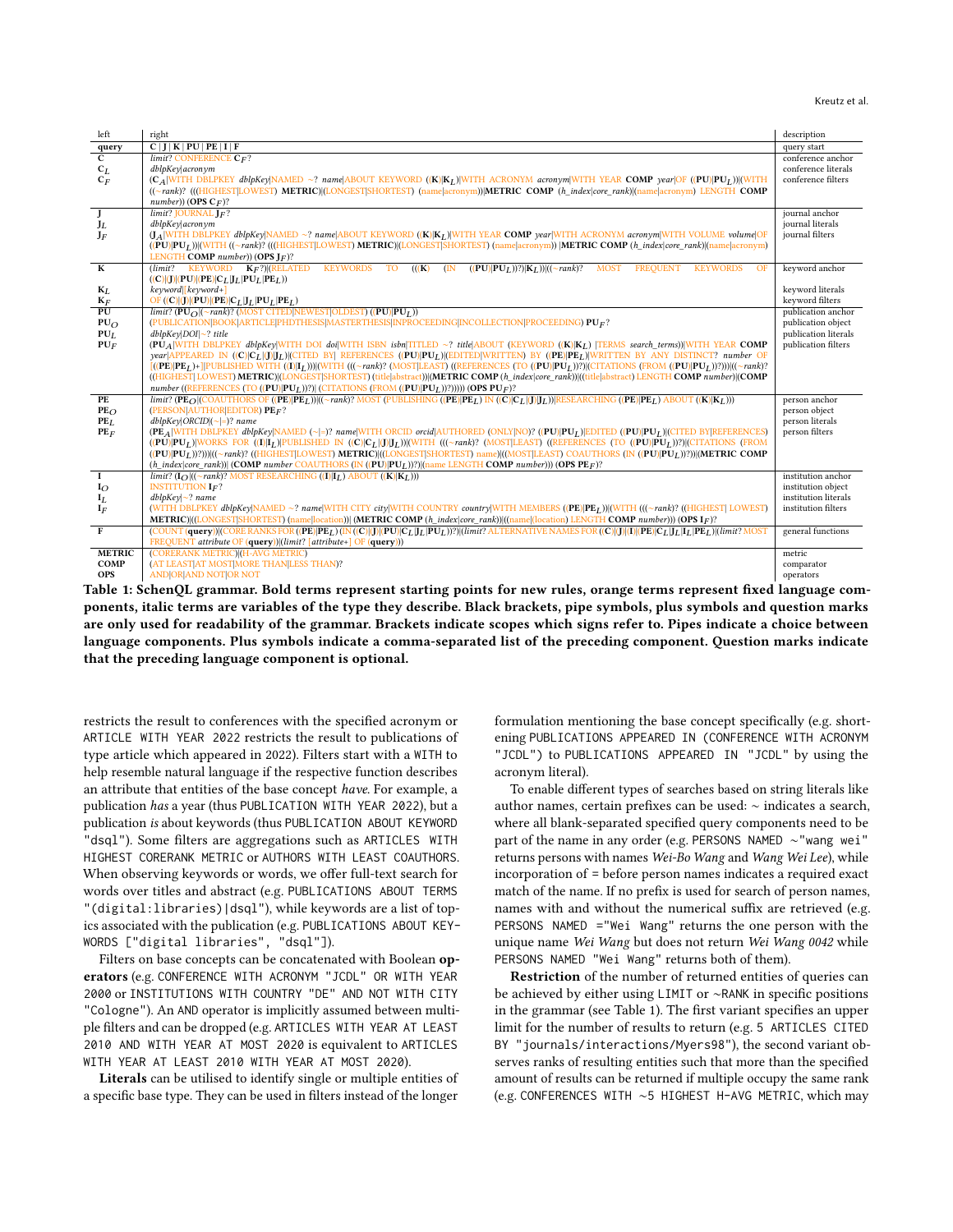SchenQL: A QL for bib. data with aggregations and domain-specific functions

<span id="page-2-0"></span>

Figure 1: SchenQL search interface with colour-coded (dependent on the component type) query component suggestions.

return more than five results if some top conferences have the same H-AVG metric). Here, an application of the rank restriction is only possible if something is aggregated either by using an aggregation filter or the respective anchor points for keywords, publications, persons or institutions (via e.g. MOST CITED or MOST RESEARCHING).

SchenQL offers a number of general functions on bibliographic metadata that do not return entities of base concepts but other data: COUNT returns the number of entities in the following query, CORE RANKS FOR lists the core ranks and the number of occurrences for the following entities, ALTERNATIVE NAMES FOR returns the list of names for the following entities, MOST FREQUENT attribute OF returns the most frequent value of the specified attribute in the following query and attribute OF returns the values for the attributes of the following query.

The complete overview of SchenQL's grammar with filters and query components can be found in Table [1.](#page-1-0) Values of non-numeric variables always need to be encompassed by quotation marks.

## 2.2 GUI

The SchenQL GUI is an updated form of the SchenQL GUI [\[9\]](#page-4-3). The search interface supports query construction with a suggestion and auto-completion feature (shown in Figure [1\)](#page-2-0). Possible components to continue queries at any given point are suggested below, they can be clicked to appear as part of queries. In the component suggestions, we did not include the specialisations as this would overload the interface. Possible following language components are colour-coded. The colour indicates the type of the component e.g. base concepts (such as CONFERENCES or PERSONS), filters (such as WITH YEAR or ABOUT), literals (such as NUMBER or "STRING"), or restrictions (such as LIMIT or ∼RANK). After running a SchenQL query, a search result is shown. Clicking on result items takes a user to the detail view of the specific type, Figure [2](#page-2-1) shows a detail view of a person. Here we include details on the publications, citation information and keywords of their work. Additionally, the Ego Graph [\[12\]](#page-4-5) visualisation (in the right part of Figure [2\)](#page-2-1) highlights the most frequent co-authors of a person in the middle. The nodes surrounding the middle symbolise the co-authors, the shorter the distance between the middle and the co-author, the more works have been published together. Another visualisation included in person's, publication's, conference's and journal's detail views is the BowTie [\[8\]](#page-4-6). It can be used to estimate an entity's position in the scientific landscape, as it visualises the number and age distribution of references and citations (see Figure [3](#page-2-2) for a visual explanation).

#### <span id="page-2-1"></span>Person



#### **Publications**

| Title $\Lambda$ $\nabla$                                                | Year $\mathbb{A}\mathbb{V}$ Type $\mathbb{A}\mathbb{V}$ |     |
|-------------------------------------------------------------------------|---------------------------------------------------------|-----|
| GrapAL: Connecting the Dots in Scientific Literature.                   | 2019 inprocee *                                         |     |
| Puddle: A Dynamic, Error-Correcting, Full-Stack Microfluidics Platform. | 2019 inprocee *                                         |     |
| GrapAL: Querying Semantic Scholar's Literature Graph.                   | 2019 article                                            | N., |



<span id="page-2-2"></span>

Figure 3: BowTie visualisation [\[9\]](#page-4-3) explained.

<span id="page-2-3"></span>

Figure 4: Transformation of SchenQL query to result.

#### 2.3 System Architecture and Data

The SchenQL front-end uses Node.js 16.13 and incorporates Boot and Spring Boot. It communicates with a REST API which accepts user input queries and relays them to the compiler module. Here, for the lexer and parser, we extended and modified the previous SchenQL grammar which was generated with ANTLR to also support aggregation functions as well as more filters in SchenQL. The SchenQL queries are compiled via Java 17 into an intermediate parse tree structure, before they are translated to an exchangeable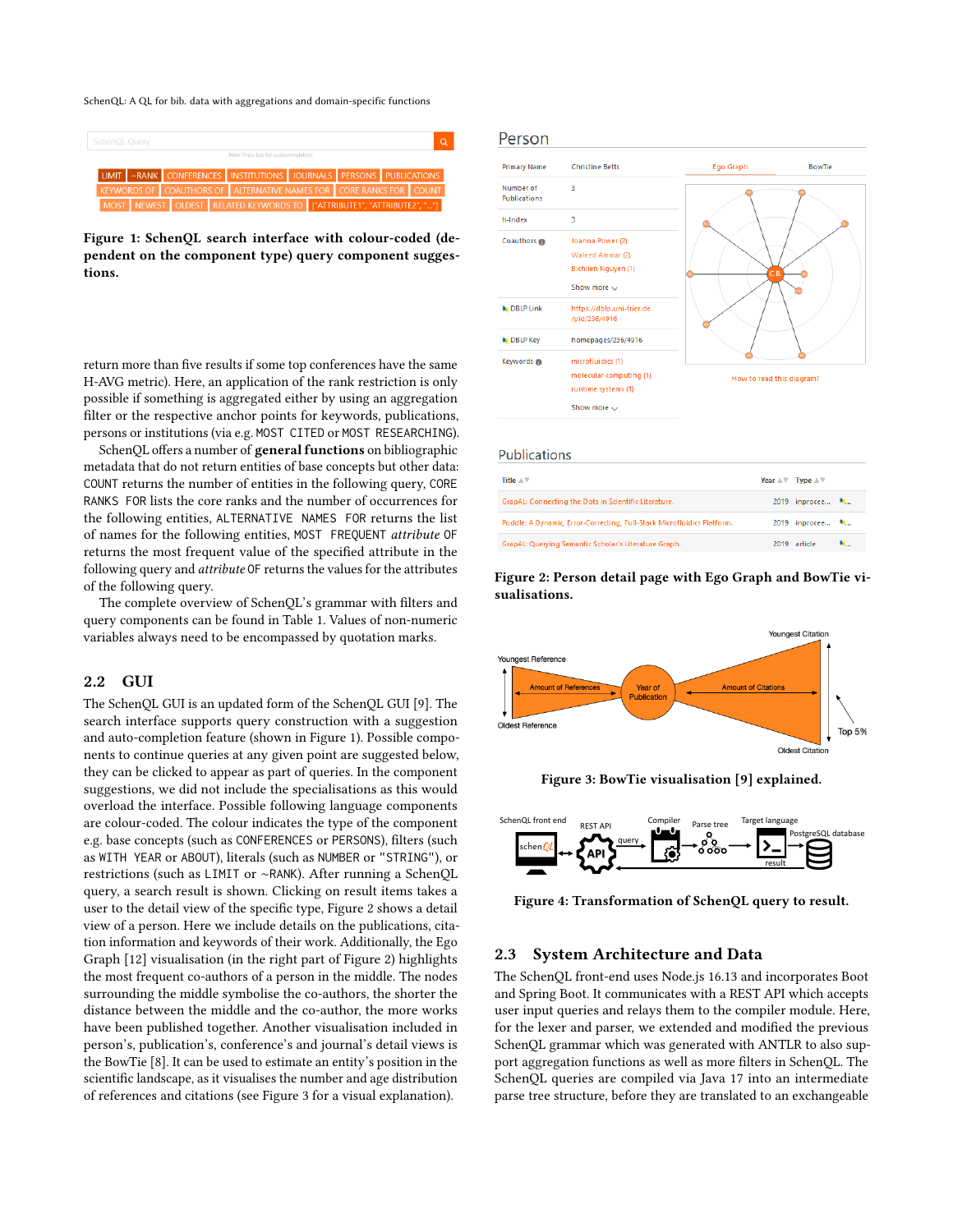<span id="page-3-4"></span>

| <b>Information</b> need                                                | SchenQL query formulation                                                                                                                                                                                        |
|------------------------------------------------------------------------|------------------------------------------------------------------------------------------------------------------------------------------------------------------------------------------------------------------|
| Find author by name [2]                                                | PERSON NAMED "Christine Betts"                                                                                                                                                                                   |
| Fuzzy author name search [2]                                           | PERSON NAMED ~"Wei Wang"                                                                                                                                                                                         |
| Find authors of paper [2, 3, 17]                                       | PERSONS AUTHORED "conf/acl/BettsPA19"                                                                                                                                                                            |
| Find most active author on topic in time frame [2]                     | MOST RESEARCHING (PERSON AUTHORED (PUBLICATIONS WITH YEAR AT LEAST 2000 WITH YEAR AT MOST 2020))                                                                                                                 |
|                                                                        | ABOUT KEYWORDS "digital libraries"                                                                                                                                                                               |
| Find co-authors [5, 17]                                                | COAUTHORS OF "Adam Jatowt"                                                                                                                                                                                       |
| Find articles of author in venue [3]                                   | ARTICLES WRITTEN BY "Waleed Ammar" APPEARED IN "JCDL"                                                                                                                                                            |
| Find papers citing author [17]                                         | PUBLICATIONS REFERENCES (PUBLICATIONS WRITTEN BY "Yongjun Zhu")                                                                                                                                                  |
| Find papers on topics [2, 3, 17]                                       | PUBLICATIONS ABOUT KEYWORD ["digital libraries", "search"]                                                                                                                                                       |
| Find papers using keywords [2]                                         | PUBLICATIONS ABOUT TERMS "digital:libraries dsql"                                                                                                                                                                |
| Find papers on topic cited by author's papers in venue [17]            | PUBLICATIONS ABOUT KEYWORD "search" CITED BY (PUBLICATIONS WRITTEN BY "Joeran Beel" APPEARED IN "JCDL")                                                                                                          |
| Find number of papers on topic $a$ referencing papers on topic $b$ [2] | COUNT (PUBLICATION ABOUT KEYWORD "digital library" REFERENCES (PUBLICATIONS ABOUT KEYWORD "search")                                                                                                              |
| Find institution of authors of paper [17]                              | INSTITUTIONS WITH MEMBERS (PERSONS AUTHORED "conf/cikm/ZhuSRH08")                                                                                                                                                |
| Find topics of author's papers in venue [17]                           | KEYWORDS OF (PUBLICATIONS APPEARED IN "JCDL" WRITTEN BY "Michael Ley")                                                                                                                                           |
| Find topics of papers cited by papers on topic $a$ [17]                | KEYWORDS OF (PUBLICATIONS CITED BY (PUBLICATIONS ABOUT KEYWORD "dsql"))                                                                                                                                          |
| Find persons with 5 longest names                                      | PERSONS WITH ~5 LONGEST NAME                                                                                                                                                                                     |
| Find authors of 5 earliest papers on topic                             | PERSONS AUTHORED (~5 OLDEST (PUBLICATIONS ABOUT KEYWORD "digital library"))                                                                                                                                      |
| Find authors who only recently started working on topic                | PERSONS AUTHORED (PUBLICATIONS ABOUT "digital libraries") AND AUTHORED NO (PUBLICATIONS ABOUT KEYWORD                                                                                                            |
|                                                                        | "digital libraries" WITH YEAR AT MOST 2017)                                                                                                                                                                      |
| Find authors who published the most on topic since year [2]            | MOST RESEARCHING (PERSONS AUTHORED (PUBLICATIONS WITH YEAR AT LEAST 2015)) ABOUT KEYWORD "dsql"                                                                                                                  |
| Find author co-citation [17]                                           | PUBLICATIONS REFERENCES (PUBLICATIONS WRITTEN BY "Ralf Schenkel") REFERENCES (PUBLICATIONS WRITTEN BY                                                                                                            |
|                                                                        | "Norbert Fuhr")                                                                                                                                                                                                  |
| Find papers written by members of institutions $a$ and $b$             | PUBLICATIONS WRITTEN BY ANY DISTINCT 2 OF [(PERSON WORKS FOR "University of Pisa"), (PERSON WORKS FOR "Na-                                                                                                       |
|                                                                        | tional Research Council, Italy")]                                                                                                                                                                                |
| Find papers from year cited at least 20 times                          | PUBLICATIONS WITH YEAR 2020 WITH AT LEAST 20 CITATIONS                                                                                                                                                           |
| Find papers close to area [5]                                          | PUBLICATIONS ABOUT (~ 5 MOST FREQUENT KEYWORDS OF (RELATED KEYWORDS TO "digital libraries"))                                                                                                                     |
| Find institution in country with highest h index                       | INSTITUTIONS WITH COUNTRY "DE" WITH HIGHEST H-AVG METRIC                                                                                                                                                         |
| Find topics of papers in conference in year                            | KEYWORDS OF (PUBLICATIONS WITH YEAR 2018 APPEARED IN "JCDL")                                                                                                                                                     |
| Find co-words [17]                                                     | RELATED KEYWORDS TO "digital libraries"                                                                                                                                                                          |
| Find most cited paper in journal                                       | MOST CITED (PUBLICATION APPEARED IN "JODL")                                                                                                                                                                      |
| Find bibliographic couplings [17]                                      | PUBLICATIONS CITED BY "conf/aaai/ChangRRR08" CITED BY "conf/aaai/HashemiH18"                                                                                                                                     |
| Find co-cited papers [17]                                              | PUBLICATIONS REFERENCES "journals/annals/Grudin05" REFERENCES "journals/interactions/Myers98"<br>the contract of the contract of the contract of the contract of the contract of the contract of the contract of |

Table 2: Common (upper part) and specialised (lower part) information needs of users of digital libraries and SchenQL queries.

target language. We currently run queries against a PostgreSQL<sup>[8](#page-3-1)</sup> 14.1 database. Results of queries are transmitted back through the API to the front-end where they are used to populate the result tables and detail views of the GUI (see Figure [4\)](#page-2-3).

As data source for our system, we combine the dblp XML dump from 1st October 2021<sup>[9](#page-3-2)</sup> with Semantic Scholar data [\[1\]](#page-3-3) from October 2021 for citation information as well as AMiner Open Academic Graph 2.1 [\[13,](#page-4-10) [14,](#page-4-11) [16\]](#page-4-12) data for identifying automatically generated keywords of publications; abstracts are taken from both collections.

#### 2.4 Application and Information Needs

SchenQL can be used to satisfy typical information needs of users of digital libraries or more complex ones which cannot directly be answered by current digital libraries.

Table [2](#page-3-4) contains a selection of typical information needs (upper part) and ones which cannot be directly satisfied by using digital libraries (lower part) as well as their exemplary formulations in SchenQL. The listed information needs are partially mentioned in previous works [\[2,](#page-3-0) [3,](#page-4-7) [5,](#page-4-9) [17\]](#page-4-8). Further information needs such as query refinement, backwards and forwards citation analysis, quality judgement [\[6\]](#page-4-13) as well as support in query formulation and general information exploration are mainly supported by the GUI of SchenQL.

# 3 CONCLUSION

We presented an extension of the SchenQL query language and GUI that incorporates aggregation functions and supports more general functions. Our system aims to support casual users as well as domain-experts by providing a huge selection of domain-specific

<span id="page-3-2"></span><sup>9</sup><https://dblp.org/xml/release/dblp-2021-10-01.xml.gz>

functionalities. We make these functions accessible especially for casual users by suggesting possible following query components in our GUI.

SchenQL could be extended by enabling the support of graphbased operations (as seen with GrapAL [\[2\]](#page-3-0)) such as the calculation of centrality scores, PageRank or hubs and authorities on a userdefined portion of the bibliographic network. Another line of work could focus on the incorporation of different visualisations to support users' needs, for example colour-coded topical distributions in publications to help find relevant papers or estimate an author's fit as a reviewer for a manuscript.

Evaluations of SchenQL could include information search where users are asked to retrieve information for predefined queries such as the ones we presented in Table [2](#page-3-4) or more open, task-based studies where user behaviour and preferences could be observed more in detail as seen in other evaluations [\[6\]](#page-4-13). For example sense-making studies where users are asked to find and collect information [\[11\]](#page-4-14) such as the question which one of two researchers could better fit a fictional open academic position, or exploratory search which incorporate information lookup, learning and investigation [\[11\]](#page-4-14) such as asking the users to get familiar with new subject areas could provide interesting insights and highlight further directions.

#### REFERENCES

- <span id="page-3-3"></span>[1] Waleed Ammar, Dirk Groeneveld, Chandra Bhagavatula, Iz Beltagy, Miles Crawford, Doug Downey, Jason Dunkelberger, Ahmed Elgohary, Sergey Feldman, Vu Ha, Rodney Kinney, Sebastian Kohlmeier, Kyle Lo, Tyler Murray, Hsu-Han Ooi, Matthew E. Peters, Joanna Power, Sam Skjonsberg, Lucy Lu Wang, Chris Wilhelm, Zheng Yuan, Madeleine van Zuylen, and Oren Etzioni. 2018. Construction of the Literature Graph in Semantic Scholar. In NAACL-HLT (3). Association for Computational Linguistics, 84–91.
- <span id="page-3-0"></span>[2] Christine Betts, Joanna Power, and Waleed Ammar. 2019. GrapAL: Connecting the Dots in Scientific Literature. In Proceedings of the 57th Conference of the Association for Computational Linguistics, ACL 2019, Florence, Italy, July 28 -August 2, 2019, Volume 3: System Demonstrations, Marta R. Costa-jussà and Enrique

<span id="page-3-1"></span><sup>8</sup>Compared to the previous version of SchenQL [\[9\]](#page-4-3), here we decided to use PostgreSQL instead of MySQL for increased performance.